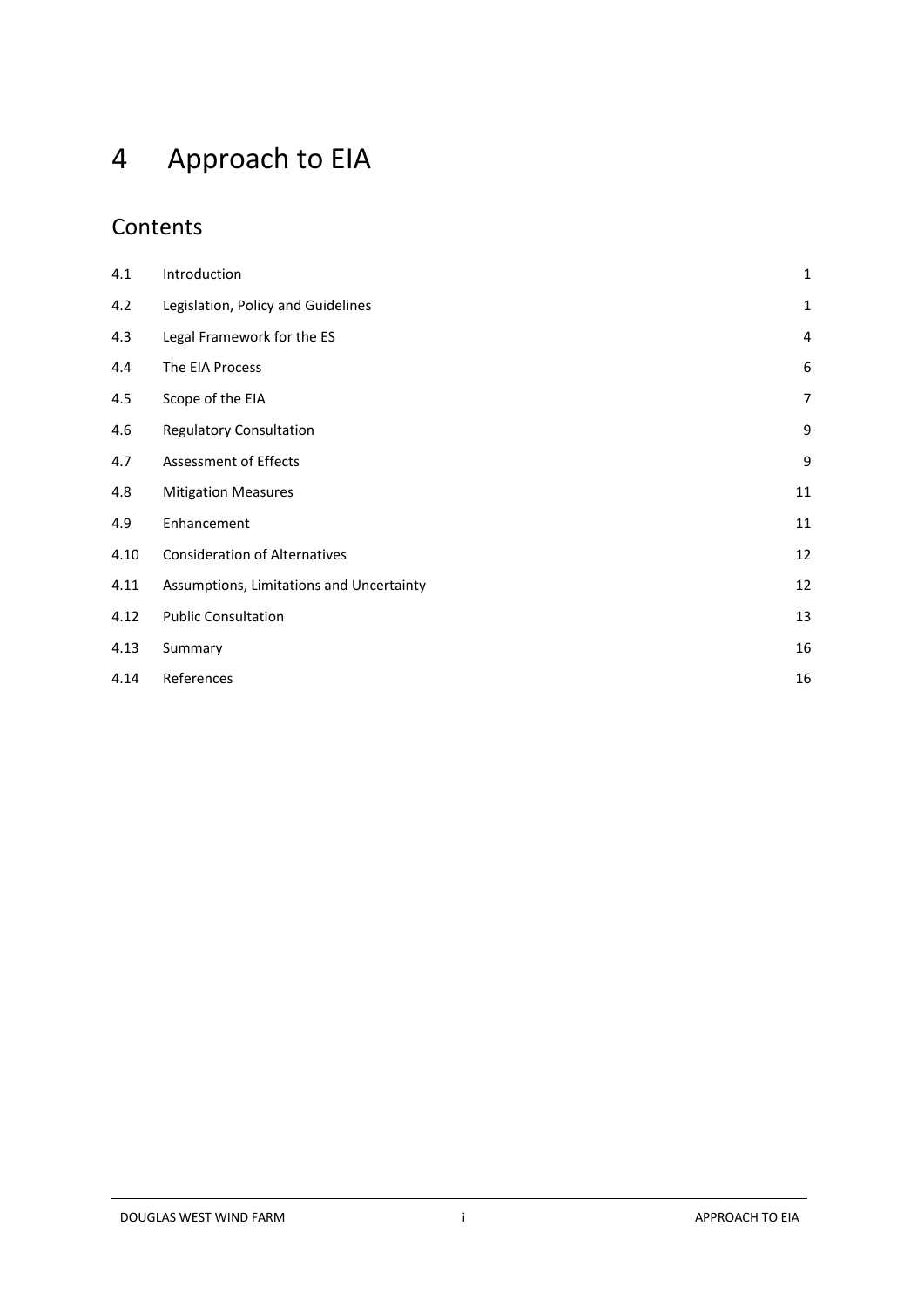This page is intentionally blank.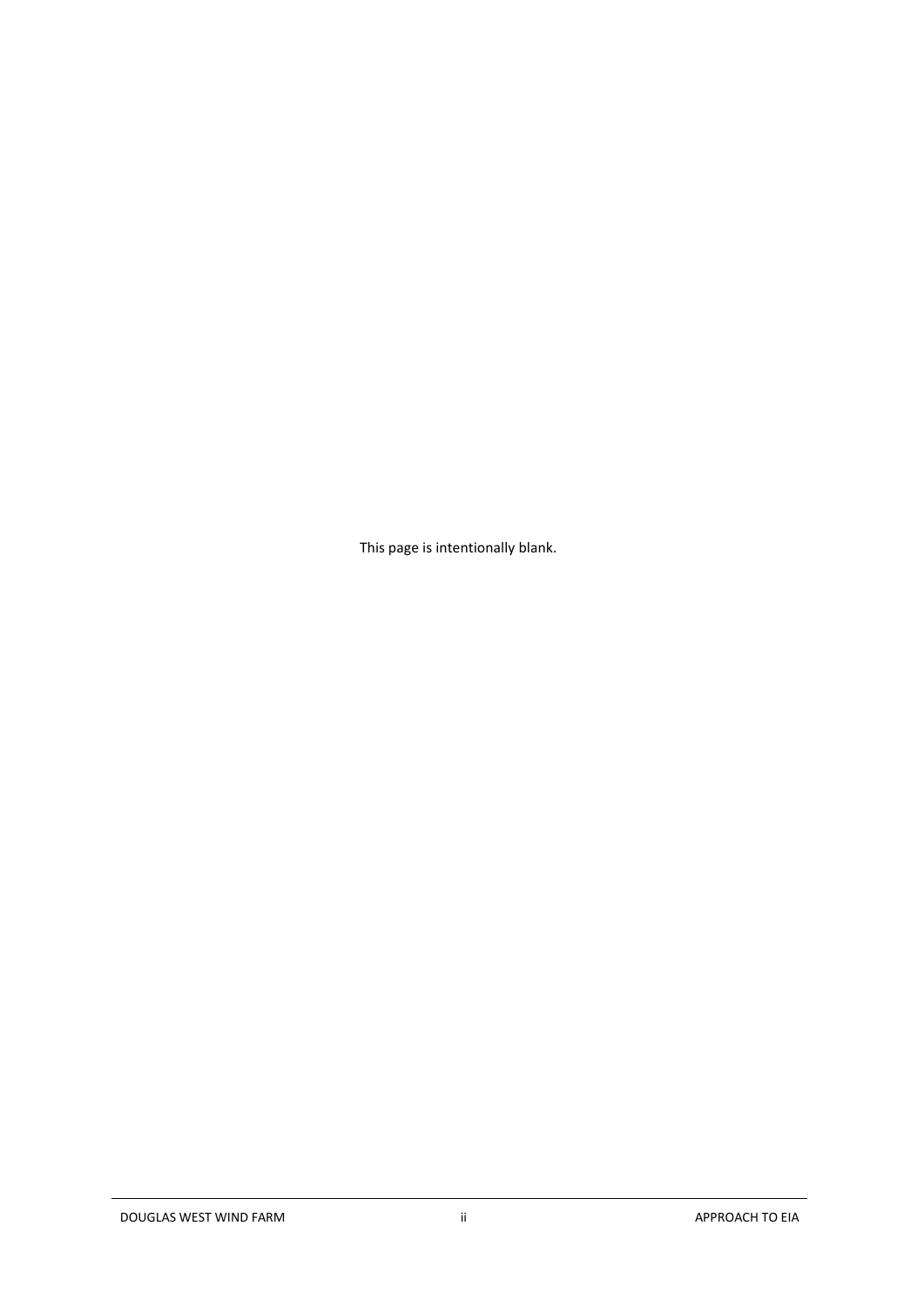# 4 Approach to EIA

### <span id="page-2-0"></span>4.1 Introduction

- 4.1.1 This chapter of the Environmental Statement (ES) sets out the broad approach taken to produce the Environmental Impact Assessment (EIA) for the Revised Development.
- 4.1.2 The EIA process aims to assist South Lanarkshire Council (SLC) in their determination of the planning application by identifying where any significant environmental effects are predicted. This assessment has been carried out in consultation with statutory consultees, interested parties and the general public.
- 4.1.3 The structure of the ES follows the requirements of the *Town and Country Planning (Environmental Impact Assessment) (Scotland) Regulations 2011 (as amended)* and relevant good practice guidance. The ES comprises three main components – a Non-Technical Summary (NTS), the main ES text and figures (including a summary table of the predicted Environmental Effects and a Schedule of Environmental Commitments), and the ES Appendices.
- 4.1.4 This chapter is structured as follows:
	- overview of the relevant legislation, policy and guidance;
	- an outline of the EIA process utilised;
	- the scope of the assessment completed;
	- details of the assessment of potential effects;
	- **nd** mitigation measures;
	- **•** enhancement; and
	- the assumptions made, limitations encountered and uncertainty.
- 4.1.5 This chapter is linked to the following appendices:
	- Appendix 4.1: SLC Scoping Opinion (2012);
	- **Appendix 4.2: EIA Scoping Consultation Responses;**
	- **Appendix 4.3: 2015 Application Responses; and**
	- Appendix 4.4: Additional Consultation Responses (2015/2017).

### <span id="page-2-1"></span>4.2 Legislation, Policy and Guidelines

- 4.2.1 During the EIA, a number of legislative and best practice documents have informed the process. The *European Council Directive 85/337/EEC* requires that certain projects, both public and private, must be assessed with regard to their impacts on the environment. Subsequently, this directive was amended by the *European Council Directive 97/11/EC*, and then more recently by the *European Union Directive 2014/52/EU* which is currently implemented throughout Scotland by *Town and Country Planning (Environmental Impact Assessment) (Scotland) Regulations 2017*.
- 4.2.2 As part of the transitional arrangements outlined within the 2017 Regulations, where the Applicant has requested a scoping opinion in respect of a proposed development under Regulation 14(1) of the *Town and Country Planning (Environmental Impact Assessment) (Scotland) Regulations 2011 (as amended)* before 16 May 2017, the 2011 Regulations continue to apply to an application for planning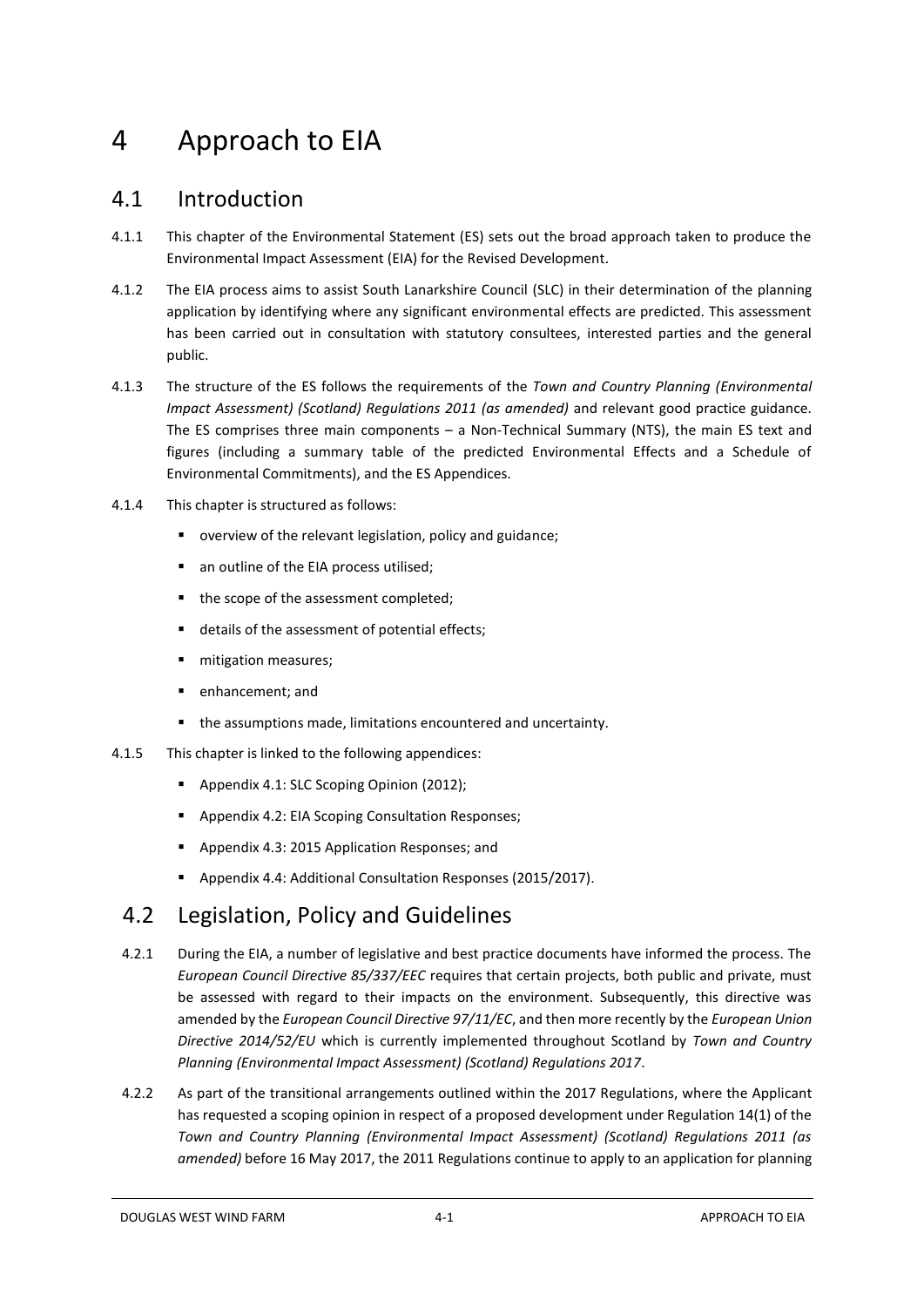permission subsequently submitted for that same proposed development for which the scoping opinion was sought.

- 4.2.3 A Scoping Opinion was sought from South Lanarkshire Council in March 2012 for a wind energy development up to 15 wind turbines (maximum 150 m tip height). The Revised Development is in line with what was scoped in 2012, and as such, the EIA process and structure of the ES will follow the criteria listed within the *Town and Country Planning (Environmental Impact Assessment) (Scotland) Regulations 2011 (as amended)*, hereafter referred to as the "the EIA Regulations". This approach was agreed and confirmed with the SLC Planning Officer, by email, dated 03 July 2017.
- 4.2.4 The Revised Development constitutes amendments to the Consented Development, which is an EIA Development. The Applicant has recognised that the determining authority for this Section 42 planning application, SLC, would require an updated EIA to be undertaken in respect of the Revised Development. The information provided within this ES has therefore been prepared in accordance with the Directive and the EIA Regulations to support the Section 42 planning application.
- 4.2.5 The regulations and best practice of core relevance to the EIA process and which have been followed in undertaking this assessment are as follows:
	- Town and Country Planning (Environmental Impact Assessment) (Scotland) Regulations 2011;
	- **Scottish Planning Policy (Scottish Government 2014);**
	- Planning Circular 3 2011: Town and Country Planning (Environmental Impact Assessment) (Scotland) Regulations 2011 (Scottish Government, 2011);
	- National Planning Framework 3 (Scottish Government, 2014);
	- Onshore Wind Turbines (Scottish Government, 2014);
	- Guidelines for Environmental Impact Assessment (Institute of Environmental Management and Assessment (IEMA), 2006);
	- A Handbook on Environmental Impact Assessment (SNH, 2009); and
	- Assessing the Cumulative Impact of Onshore Wind Energy Developments (SNH, 2012).
- 4.2.6 Table 4.1 describes how the information required under *Schedule 4 'Content of an Environmental Statement'* of the EIA Regulations is provided in this ES.

**Table 4.1 – Information Required in the ES**

| <b>Required Information (EIA Regulations)</b>                                                                                                                                                                                                                                                        | <b>Relevant Reference within this ES</b>                                                                                                                                                                                                |
|------------------------------------------------------------------------------------------------------------------------------------------------------------------------------------------------------------------------------------------------------------------------------------------------------|-----------------------------------------------------------------------------------------------------------------------------------------------------------------------------------------------------------------------------------------|
| <b>PART I</b>                                                                                                                                                                                                                                                                                        |                                                                                                                                                                                                                                         |
| 1. A description of the development, including in<br>particular-                                                                                                                                                                                                                                     | The Revised Development is described in Chapter 3<br>of the ES, including consideration of anticipated                                                                                                                                  |
| (a) a description of the physical characteristics of the<br>development and the land-use requirements during<br>the construction and operational phases;<br>(b) a description of the main characteristics of the<br>production processes, for instance, nature and<br>quality of the materials used; | construction methods.<br>The land use requirements during construction and<br>operational phases are also described in Chapters<br>3.<br>Expected residues and emissions are addressed,<br>where relevant, in the appropriate technical |
|                                                                                                                                                                                                                                                                                                      |                                                                                                                                                                                                                                         |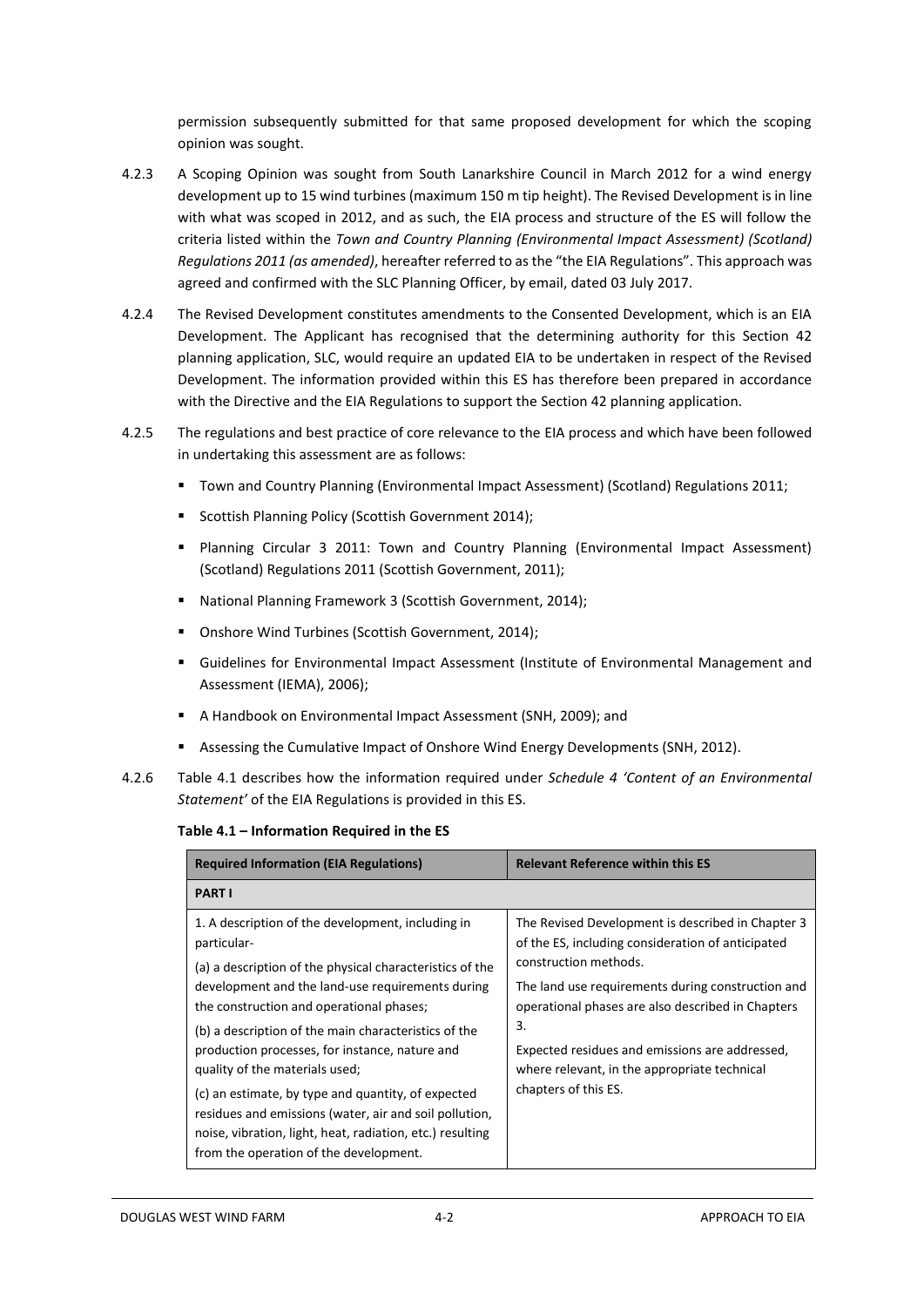| <b>Required Information (EIA Regulations)</b>                                                                                                                                                                                                                                                                                                                                                                                                                                                                                                                                                                       | <b>Relevant Reference within this ES</b>                                                                                                                                                                                                                                                                                                                                                                                                                                                                                                                                                                                                                                                                                                                                                                                                                     |
|---------------------------------------------------------------------------------------------------------------------------------------------------------------------------------------------------------------------------------------------------------------------------------------------------------------------------------------------------------------------------------------------------------------------------------------------------------------------------------------------------------------------------------------------------------------------------------------------------------------------|--------------------------------------------------------------------------------------------------------------------------------------------------------------------------------------------------------------------------------------------------------------------------------------------------------------------------------------------------------------------------------------------------------------------------------------------------------------------------------------------------------------------------------------------------------------------------------------------------------------------------------------------------------------------------------------------------------------------------------------------------------------------------------------------------------------------------------------------------------------|
| 2. A description of the aspects of the environment<br>likely to be significantly affected by the development,<br>including, in particular, population, fauna, flora, soil,<br>water, air, climatic factors, material assets, including<br>the architectural and archaeological heritage,<br>landscape and the inter-relationship between the<br>above factors.                                                                                                                                                                                                                                                      | The predicted individual environmental effects of<br>the Revised Development are reported in<br>Chapters 6 to 15 inclusive. Effects on population<br>are assessed in relation to visual impacts (including<br>residential visual amenity), socio-economic,<br>recreation, tourism, traffic, noise and shadow<br>flicker. Material assets are addressed through the<br>assessment of cultural heritage effects and other<br>chapters as appropriate.                                                                                                                                                                                                                                                                                                                                                                                                          |
| 3. A description of the likely significant effects of the<br>development on the environment, which should<br>cover the direct effects and any indirect, secondary,<br>cumulative, short, medium and long-term,<br>permanent and temporary, positive and negative<br>effects of the development, resulting from:<br>(a) the existence of the development;<br>(b) the use of natural resources;<br>(c) the emission of pollutants, the creation of<br>nuisances and the elimination of waste;<br>and the description by the applicant of the<br>forecasting methods used to assess the effects on<br>the environment. | The predicted significant effects of the Revised<br>Development are reported after relevant<br>mitigation measures have been applied to an<br>identified impact, in each of the technical chapters<br>of the ES. Effects have been predicted in relation<br>to the construction, operational and<br>decommissioning phases of the Revised<br>Development, including the nature of these effects<br>and their duration.<br>The overall approach and methods used in the<br>assessment of environmental impacts are<br>discussed in Section 4.7 of this chapter. Prediction<br>methods are discussed in detail within each<br>relevant technical chapter (6 to 15) of the ES.<br>Cumulative effects with other consented and<br>proposed developments are assessed and reported<br>within each of the technical chapters (Chapters 6<br>to 15) as appropriate. |
| 4. A description of the measures envisaged to<br>prevent, reduce and where possible offset any<br>significant adverse effects on the environment.                                                                                                                                                                                                                                                                                                                                                                                                                                                                   | The overall approach to mitigation is discussed in<br>Section 4.8 of this chapter. Specific mitigation<br>measures are reported in each of the relevant<br>technical sections of the ES and in the schedule of<br>committed mitigation measures presented in<br>Chapter 17.                                                                                                                                                                                                                                                                                                                                                                                                                                                                                                                                                                                  |
| 5. A non-technical summary of the information<br>provided under paragraphs 1 to 4 above.                                                                                                                                                                                                                                                                                                                                                                                                                                                                                                                            | A Non-Technical Summary (NTS) is presented as a<br>stand-alone document.                                                                                                                                                                                                                                                                                                                                                                                                                                                                                                                                                                                                                                                                                                                                                                                     |
| 6. An indication of any difficulties (technical<br>deficiencies or lack of know-how) encountered by<br>the applicant in compiling the required information.                                                                                                                                                                                                                                                                                                                                                                                                                                                         | Any areas of uncertainty or limitations to the<br>assessment, where they have been identified, are<br>reported in the relevant technical chapters of the<br>ES.                                                                                                                                                                                                                                                                                                                                                                                                                                                                                                                                                                                                                                                                                              |
| Part II                                                                                                                                                                                                                                                                                                                                                                                                                                                                                                                                                                                                             |                                                                                                                                                                                                                                                                                                                                                                                                                                                                                                                                                                                                                                                                                                                                                                                                                                                              |
| 1. A description of the development comprising<br>information on the site, design and size of the<br>development.                                                                                                                                                                                                                                                                                                                                                                                                                                                                                                   | The Revised Development is described in Chapter 3<br>of the ES, including the existing site baseline and<br>the Revised Development layout and anticipated<br>infrastructure dimensions.                                                                                                                                                                                                                                                                                                                                                                                                                                                                                                                                                                                                                                                                     |
| 2. A description of the measures envisaged in order<br>to avoid, reduce and, if possible, remedy significant<br>adverse effects.                                                                                                                                                                                                                                                                                                                                                                                                                                                                                    | Each technical chapter contains a section on the<br>proposed mitigation measures to avoid, reduce<br>and remedy adverse effects.                                                                                                                                                                                                                                                                                                                                                                                                                                                                                                                                                                                                                                                                                                                             |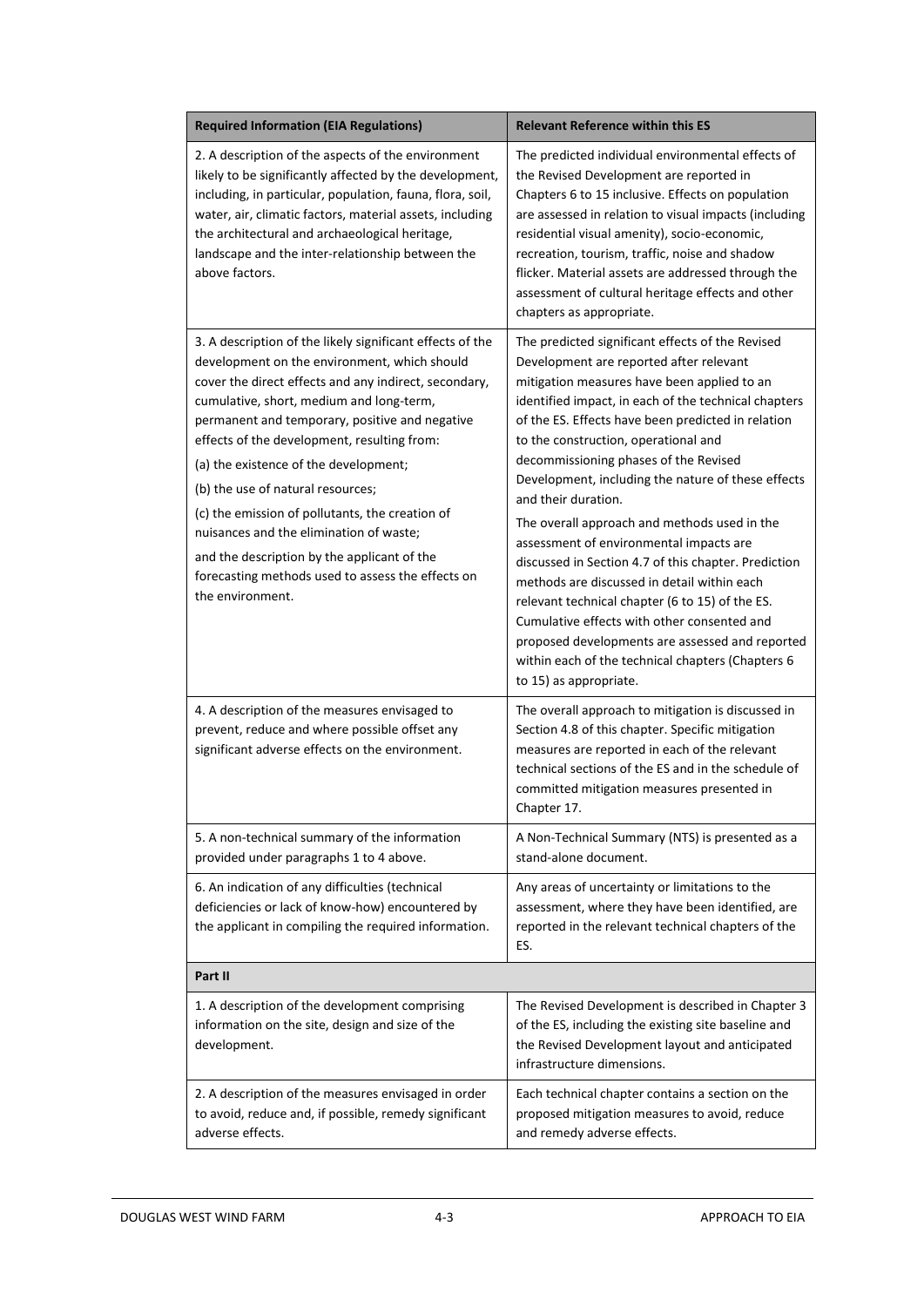| <b>Required Information (EIA Regulations)</b>                                                                                               | <b>Relevant Reference within this ES</b>                                                                                                                                                                                                                                                                                                                                |
|---------------------------------------------------------------------------------------------------------------------------------------------|-------------------------------------------------------------------------------------------------------------------------------------------------------------------------------------------------------------------------------------------------------------------------------------------------------------------------------------------------------------------------|
|                                                                                                                                             | The mitigation measures are summarised in<br>Chapter 17: Schedule of Environmental<br>Commitments.                                                                                                                                                                                                                                                                      |
| 3. The data required to identify and assess the main<br>effects which the development is likely to have on<br>the environment.              | The description of the Revised Development in<br>Chapter 3 of the ES contains all the detail required<br>to assess the effects of the Revised Development<br>on the environment. Data on the various technical<br>assessment topics have been obtained through<br>survey, consultation and desk study, as described<br>within each of the technical chapters (6 to 15). |
| 4. The main alternatives studied by the applicant and<br>the main reasons for his choice, taking into account<br>the environmental effects. | The design iteration process is described in<br>Chapter 2 and details how the Revised<br>Development site was chosen and the<br>environmental constraints taken into<br>consideration, resulting in a number of design<br>iterations.                                                                                                                                   |
| 5. A non-technical summary of the information<br>provided under paragraphs 1 to 4 of this Part.                                             | A Non-Technical Summary (NTS) is presented as a<br>stand-alone document.                                                                                                                                                                                                                                                                                                |

### <span id="page-5-0"></span>4.3 Legal Framework for the ES

#### *Overall EIA Process*

- 4.3.1 In order for the EIA process to be as effective as possible it should be used as an iterative process throughout the design stage, rather than a single assessment performed once the design is finalised. When used as an iterative process, the findings of the EIA can be incorporated within the design of the proposal to provide an optimum design with regard to the Applicant's requirements and the environment.
- 4.3.2 The findings of the EIA are presented in this ES, which has been prepared in accordance with the EIA Regulations.
- 4.3.3 The broad approach which has been followed in undertaking the EIA is presented in this chapter and an overview of the methodology adopted for each technical study is provided within the respective ES technical chapters (Chapters 6 to 15). The ES contains the information specified in *Part I* (where relevant) and *Part II of Schedule 4* of the EIA Regulations (as demonstrated in Table 4.1).

#### *Screening*

- 4.3.4 Screening is the process by which it is determined whether or not an EIA should be conducted for a proposed development. This can be done independently or through consultation with the Local Planning Authority (LPA).
- 4.3.5 As the Revised Development constitutes amendments to an EIA development (the Consented Development), it is accepted that the changes that comprise the Revised Development should also be subject to EIA. This conclusion was agreed with SLC.

#### *Scoping*

4.3.6 The EIA scoping process is undertaken to identify the potentially significant environmental issues which should be considered when assessing the potential effects of a proposed development. An EIA Scoping Opinion may be obtained from the LPA as to which issues should be considered within the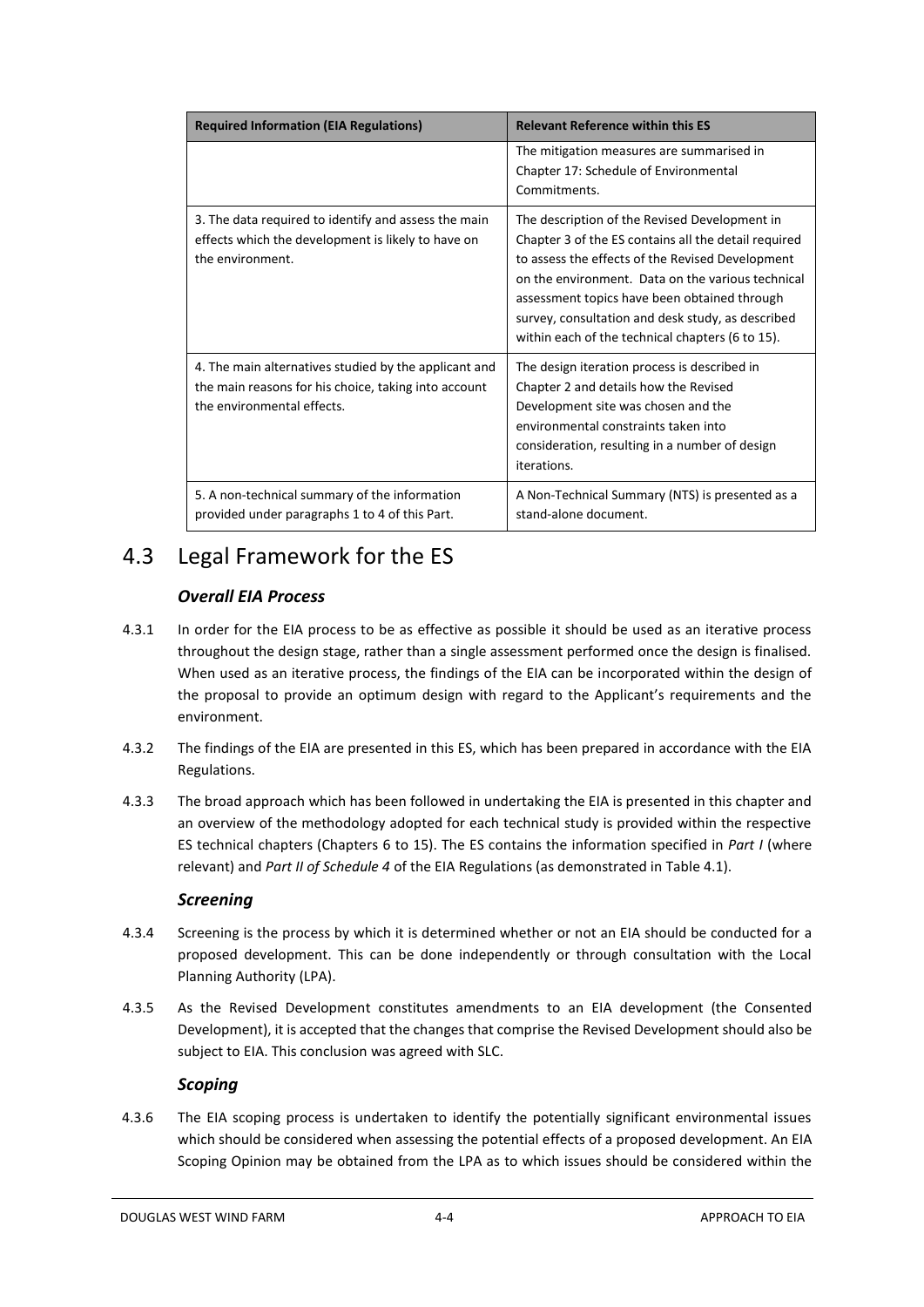EIA. In reaching its EIA Scoping Opinion, the LPA consults statutory and non-statutory stakeholders for their consideration.

- 4.3.7 An EIA Scoping Opinion was originally requested from SLC in March 2012. The previous developer of the Douglas West project, Community Windpower Limited (CWP) prepared an EIA Scoping Report for a 15 turbine wind farm of up to 150m in tip height on the site, to help inform SLC and consultees in forming their EIA Scoping Opinion. This EIA Scoping Report contained details of the site baseline and proposed which environmental impacts would be assessed in the EIA, and the assessment methodologies that would be used.
- 4.3.8 SLC consulted with a variety of statutory and non-statutory consultees before providing an EIA Scoping Opinion in June 2012 (refer to Appendix 4.1). The EIA scoping responses from statutory and non-statutory stakeholders are provided within Appendix 4.2.
- 4.3.9 A planning application was submitted in July 2015 for a renewable energy development, comprising 15 wind turbines, up to 126.5 m blade tip height, and a Wood Fuel Drying Facility. Consent for the application was granted in February 2016 (Appendix 1.1) and two subsequent Non-Material Variation Submissions to increase the tip height to 131 m and the rotor size to 113 m (CL/15/0273/1), and relocate the substation and construction compound (CL/15/0273/2) have also been consented (Appendix 1.2).
- 4.3.10 Given the change in the layout of the Revised Development to the Consented Development (2015), the Applicant has re-consulted with SLC to confirm that the initial Scoping Opinion of 2012 still stands for the amended proposals. It was concluded that there was no need to re-issue a further scoping request for the amended proposals but that the Applicant may wish to engage directly with any individual consultees whose interests could be affected by the amendments to the proposal as originally scoped and consented. Consequently, a number of consultees have been contacted directly by the Applicant and the EIA technical team in recent months to confirm the scope of the revised assessments.

#### *Public Consultation*

- 4.3.11 The European Commission issued the *Public Participation Directive (PPD) (Directive 2003/35/EC)* in 2003 to provide opportunities for the public to be involved in the consenting process for certain activities, through access to information, justice, and consultation on key documents.
- 4.3.12 The EIA Directive was amended to incorporate the requirements of the PPD. The *Town and Country Planning (Environmental Impact Assessment) (Scotland) Regulations 2011 (as amended)* reflect these changes.
- 4.3.13 Additional relevant policy and legislation which sets out the importance of public consultation and engagement include the following:
	- **Scottish Planning Policy 2014;**
	- The Town and Country Planning (Development Management Procedure) (Scotland) Regulations 2013; and
	- **Planning Advice Note 3/2010: Community Engagement.**
- 4.3.14 The Applicant considers public consultation to be an important element of the EIA and planning process. Consultation with the general public has been conducted in accordance with the above legislative and policy requirements, to ensure any concerns were taken into account during the design phase for the Revised Development. This allows information to be gathered which may otherwise have remained unknown.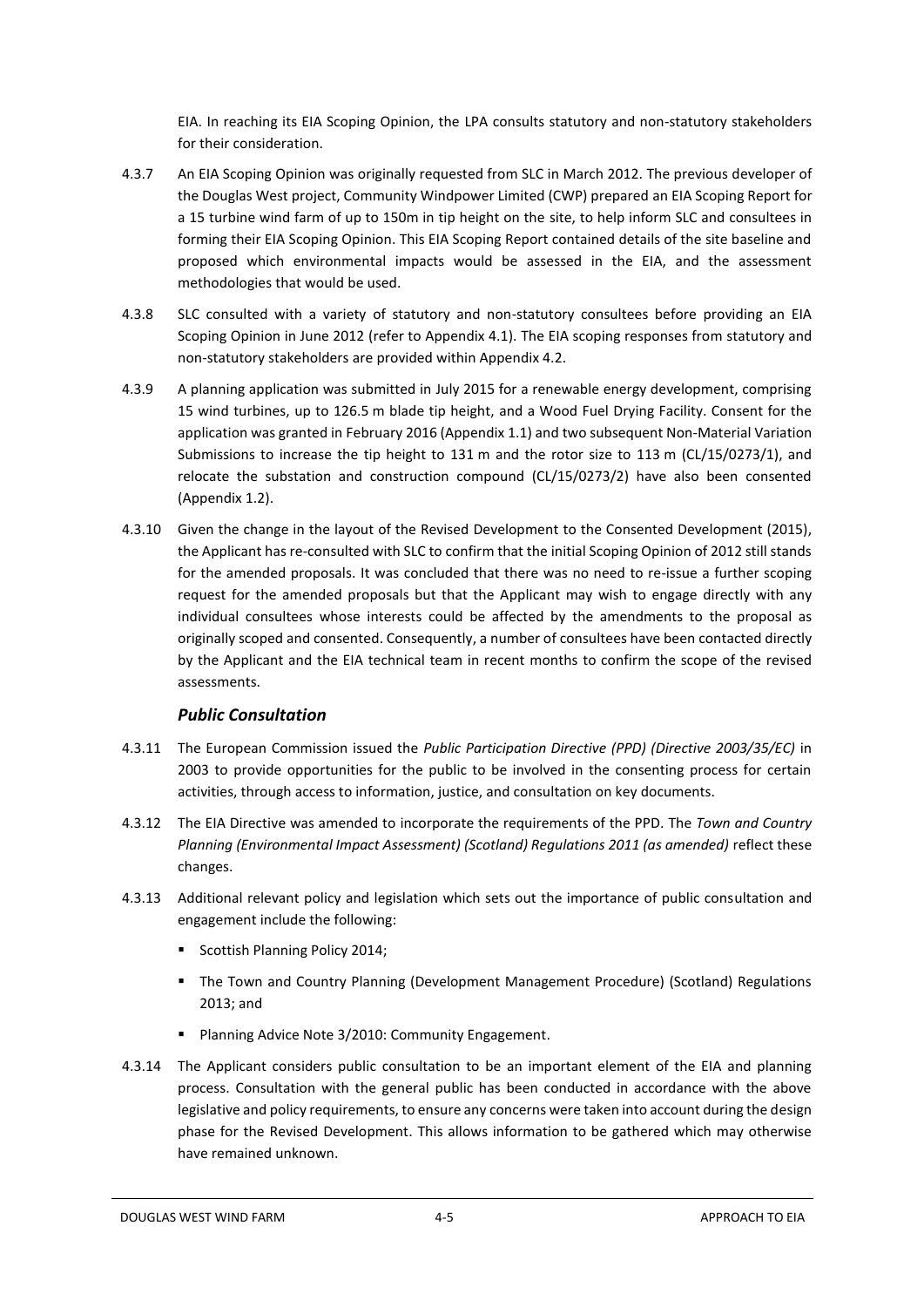4.3.15 Further details of the public consultation that was undertaken by the Applicant are provided in Section 4.12 below.

#### *Identification of Issues*

- 4.3.16 As a result of the scoping and ongoing consultation processes the following issues were assessed during the EIA and reported in the ES:
	- **I** landscape and visual impacts;
	- **ecology and nature conservation;**
	- **•** ornithology;
	- noise and vibration;
	- historic environment;
	- **•** hydrology, hydrogeology and geology;
	- **traffic and transport.**
	- socio-economics and tourism;
	- radar, aviation and telecommunications.
	- shadow flicker; and
	- **IDCAL residential visual amenity.**

### <span id="page-7-0"></span>4.4 The EIA Process

- 4.4.1 EIA is the systematic process of compiling, assessing and presenting the significant environmental effects of a proposed development. The assessment is designed to inform the decision-making process to produce an environmentally acceptable project. Identification of potentially significant adverse environmental effects then leads to the design and incorporation of appropriate mitigation measures into both the design of the development and the way in which it is constructed.
- 4.4.2 Throughout the assessment, a distinction has been made between the term 'impact' and 'effect'. The EIA Regulations refer to the requirement to report the significance of 'effects'. An impact has been defined as the physical change of the characteristics of the receiving environment as a result of the Revised Development (e.g. noise from turbines), whereas an effect refers to the significance of this impact (e.g. a significant residual noise effect on residential properties). These terms have been adopted throughout this ES to present a consistent approach to the assessment and evaluation of effects and their significance.
- 4.4.3 The main steps in the assessment process for the Revised Development have been:
	- Baseline surveys (where appropriate and where possible) to provide information on the existing environmental character of the site and the surrounding area.
	- Consideration of the possible interactions between the Revised Development and the existing and predicted future site conditions. These interactions or effects are assessed using criteria based on accepted guidance and best practice.
	- Using the outline design parameters for the Revised Development, prediction of the environmental effects, including direct, indirect, secondary, cumulative, short, medium and longterm, permanent and temporary, beneficial and adverse effects.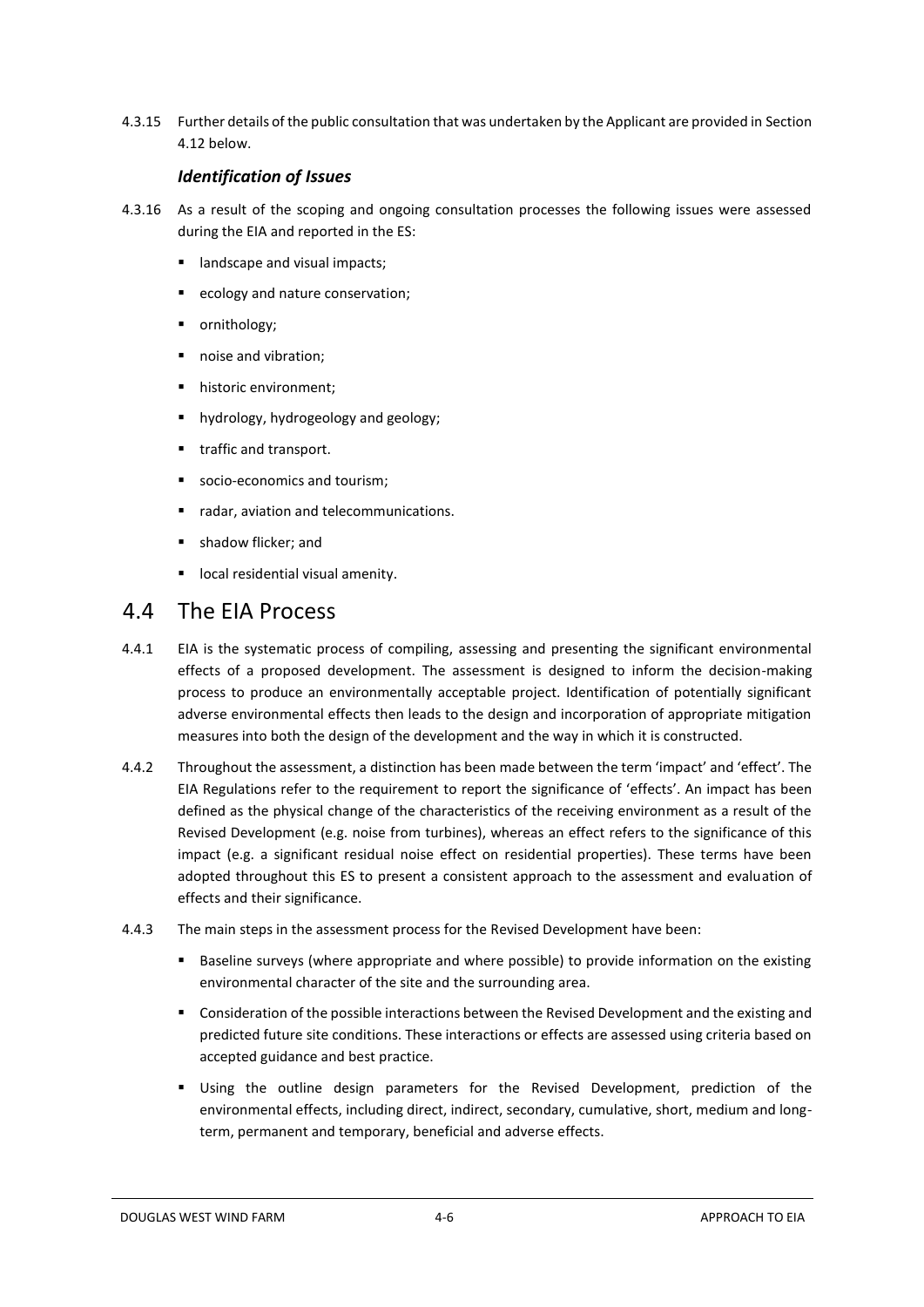- **IDENTIFICATION 12** Identification of mitigation measures designed to avoid, reduce or off-set adverse effects and enhance beneficial effects. Re-assessment of alterations to the design and determination of the effectiveness of mitigation proposals.
- Assessment of the significance of any residual effects after mitigation, in relation to the sensitivity of the feature impacted upon and the magnitude of the effect predicted, in line with the methodology identified in Section 4.7 below.
- **IDENT IS 20 IDENT** Identification of any uncertainties inherent in the methods used, the predictions made and the conclusions drawn during the course of the assessment process.
- Reporting of the results of the EIA in this ES.
- 4.4.4 The EIA process is iterative, with the findings of the EIA fed into the design process over the course of the assessment work.

### <span id="page-8-0"></span>4.5 Scope of the EIA

#### *Technical Scope*

- 4.5.1 The technical scope of the assessment will cover all the effects aforementioned in paragraph 4.3.17, with the following exceptions relating to technical topics which were scoped out of the EIA.
- 4.5.2 No significant health and safety effects have been identified with respect to construction and operation of the Revised Development that would not be appropriately mitigated through good practice in construction and adherence to relevant legislation and guidance, as noted in Section 3.4 of this ES. Infrastructure including roads and properties have been appropriately buffered and are sufficiently separated from the proposed turbine locations to limit any potential health and safety concerns. Therefore, further assessment of health and safety effects has been scoped out of the EIA.
- 4.5.3 There are known utilities within the Planning Application boundary, however as part of their contractual requirements the contractor responsible for undertaking the construction works (the "Contractor") will be required to undertake a survey and assessment of all utilities and provide adequate mitigation which may include diversions of, or alterations to, certain services if required. Any such mitigation would be agreed with the relevant statutory undertaker prior to the commencement of development. Therefore, impacts to utilities have not been assessed further within this ES.
- 4.5.4 Due to the distance from residential receptors and the use of industry standard measures to control potential effects on air quality during construction (e.g. dust mobilisation and construction vehicle emissions) through implementation of a Construction Environmental Management Plan (CEMP), these effects are not considered likely to be significant. Assessment of effects on air quality during construction has, therefore, also been scoped out of the EIA. A Dust Mitigation Strategy will be included within the CEMP to be approved by SLC prior to commencement, as agreed with the SLC EHO (refer to Appendix 4.4).
- 4.5.5 All other technical topic areas identified in paragraph 4.3.17 have been assessed as part of the EIA process and are reported in the relevant sections of this ES.
- 4.5.6 Each issue has been considered to the appropriate level of detail in the ES, using the information collated during the initial scoping exercise and from the formal EIA Scoping Opinion received SLC (refer to Appendix 4.1), additional EIA Scoping Responses (refer to Appendix 4.4), and information contained within consultation responses to the Consented Development (refer to Appendix 4.3). For each impact, the baseline condition has been described, with the receptor sensitivity identified. The potential effects, including those which are cumulative, have been predicted and assessed for their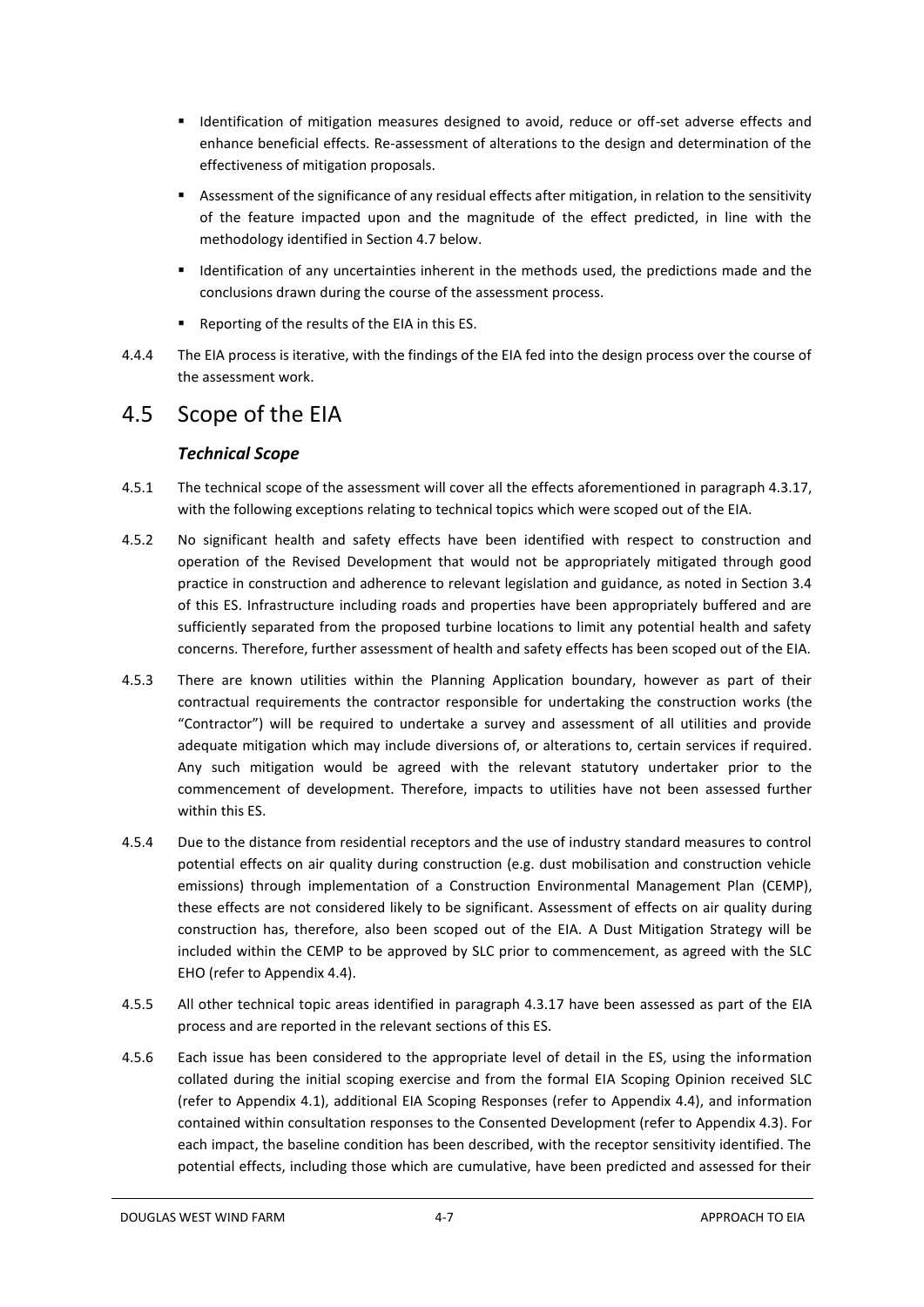significance. Where possible and applicable, mitigation measures have been identified and any potential residual environmental effects assessed.

#### *Spatial Scope*

- 4.5.7 The spatial scope of the EIA, i.e. the geographical coverage of the assessment undertaken, has taken account of a number of factors, in particular:
	- the extent of the Revised Development, as defined by the Planning Application boundary (refer to Figures 1.1, 1.2 and 3.5);
	- the nature of the baseline environment, sensitive receptors and the likely impacts that could arise; and
	- the distance over which predicted effects are likely to remain significant and in particular the existence of pathways which could result in the transfer of effects to a wider geographical area than the extent of proposed physical works.
- 4.5.8 In addition to effects arising as a result of the Revised Development, the EIA is also required to assess the predicted significant cumulative effects likely to arise as a result of the Revised Development in combination with other existing or proposed developments in the area. Section 3.2 of this ES lists developments within 5 km of the Revised Development that may give rise to cumulative effects for certain environmental receptors – the locations of these developments are illustrated in Figure 3.4.
- 4.5.9 The spatial extent of the assessment of cumulative effects varies between different environmental issues, as certain environmental effects (e.g. landscape and visual) have a much greater spatial extent than others (e.g. hydrology). For the purposes of assessing cumulative landscape and visual effects, a study area with a radius of 35 km around the site centre was used (refer to Chapter 6 for details). For other assessments, a fixed geographical buffer has not been defined for identifying relevant developments to include in the assessment, rather, professional judgement and the knowledge of the project team and consultees has been used to determine the most appropriate developments to consider. The assessment of cumulative effects with other relevant consented and proposed developments is presented within each of the technical chapters (refer to Chapters 6 to 15) as appropriate, with a summary of cumulative effects presented within Chapter 16. Wind farms which are currently within scoping have been listed where appropriate but have not been included within the cumulative assessments due to the uncertainty over their status and a lack of detailed information.

#### *Temporal Scope*

- 4.5.10 The baseline period used for the assessment of environmental effects is from 2009 to 2017, as this is the period in which the baseline environmental surveys were undertaken. The assumption at this stage is that a planning application will be submitted in late autumn 2017, with an aspiration to achieve determination in late early 2018. For the purposes of the EIA, if approved, construction is assumed to commence in 2018. The proposed operational life for the Revised Development is 25 years, after which time it will be decommissioned.
- 4.5.11 For construction effects, the assessment also takes into account the time of day that works are likely to be undertaken, for example if any night time working is required to minimise disruption to road users.
- 4.5.12 For operational effects, the assessment takes into account the continuous operation of the wind turbines.
- 4.5.13 For the assessment of cumulative effects, it has been assumed that all other relevant developments potentially giving rise to cumulative effects (refer to paragraph 4.5.9) would be under construction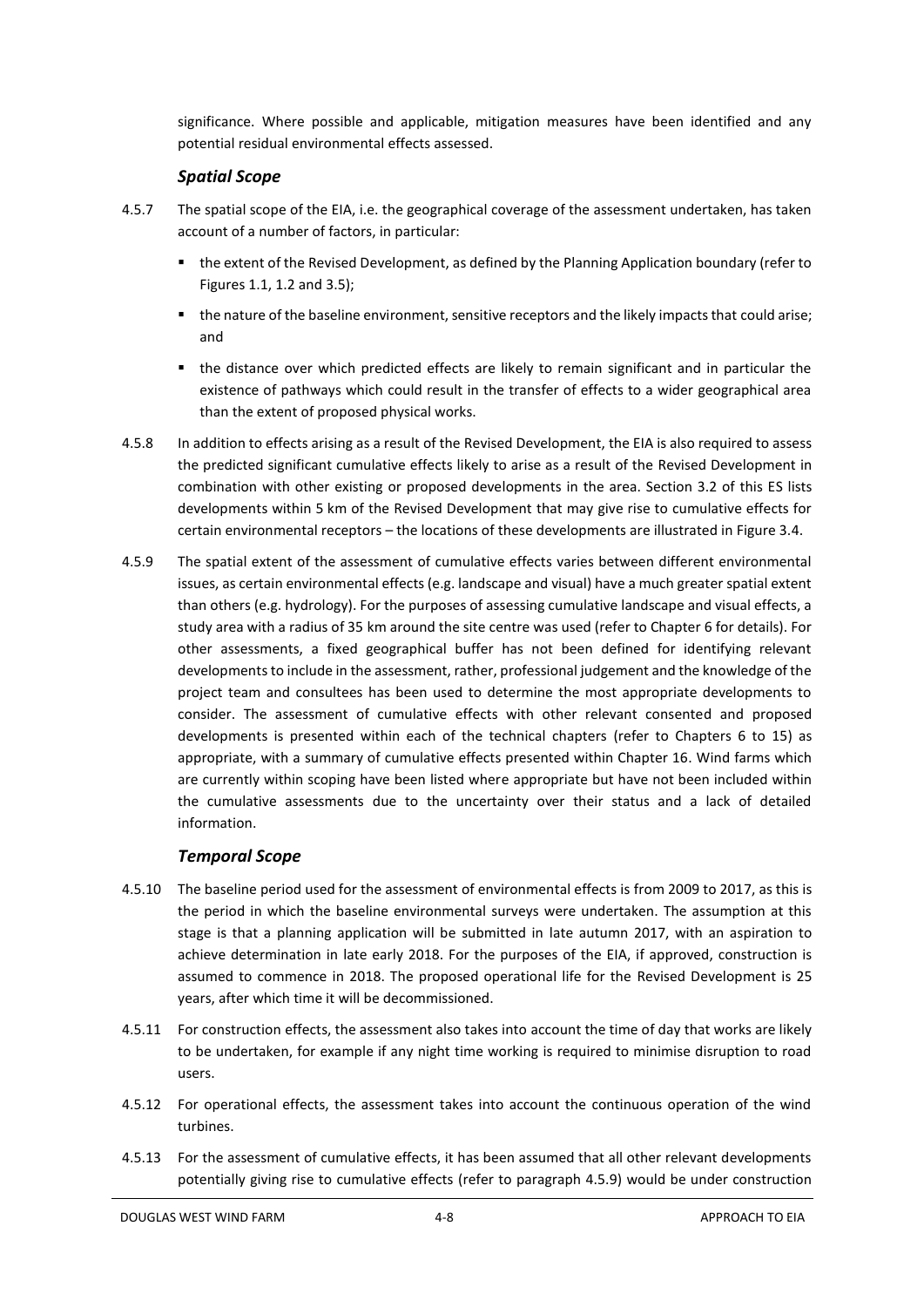and / or operational (whichever is the worst-case scenario) concurrently with the Revised Development.

4.5.14 For the purposes of this assessment it has been assumed that the Revised Development will be decommissioned once the 25 year operational period is complete, thus decommissioning impacts have been considered within this ES. However, there is the potential for the Applicant to apply for further consent, once this 25 year period is complete, to continue operating the Revised Development, though further assessment work would need to be undertaken at this time.

### <span id="page-10-0"></span>4.6 Regulatory Consultation

- 4.6.1 Consultation remains a critical component of the EIA process. In order to inform the EIA, there has been ongoing consultation with statutory consultees, engagement through the formal EIA Scoping process and subsequent discussions, correspondence and meetings, as required.
- 4.6.2 The organisations who were contacted either directly by the Applicant or by the LPA through the formal EIA Scoping process or the planning application process for the Consented Development are outlined in Appendices 4.1 and 4.2. Additional consultation undertaken post-scoping can be found in Appendix 4.4 and consultee responses to the planning application for the Consented Development can be found in Appendix 4.3.

### <span id="page-10-1"></span>4.7 Assessment of Effects

- 4.7.1 Within the ES, the assessment of effects for each environmental topic takes into account the environmental impacts of both the construction and operational phases of the Revised Development. Furthermore, a number of criteria are used to determine whether or not the potential effects of the Revised Development are likely to be 'significant'. These significance criteria vary between topics but generally include:
	- international, national and local designations or standards;
	- relationship with planning policy;
	- **sensitivity of the receiving environment;**
	- magnitude of impact;
	- reversibility and duration of the effect; and
	- **Inter-relationship between effects.**
- 4.7.2 Effects that are considered to be significant are identified within the ES. The significance of the resultant effect reflects judgements as to the importance or sensitivity of the affected receptor(s) and the nature and magnitude of the predicted changes. For example, a major adverse impact on a feature or site of low importance will have an effect of lesser significance than the same impact on a feature or site of high importance. Table 4.2 is used as a guide to demonstrate the relationship between the sensitivity of the identified receptor and the anticipated magnitude of an impact. Professional judgement is, however, equally important in verifying the suitability of this guiding 'formula' to the assessment of the significance of each individual effect. Therefore, the table below may change between technical assessments.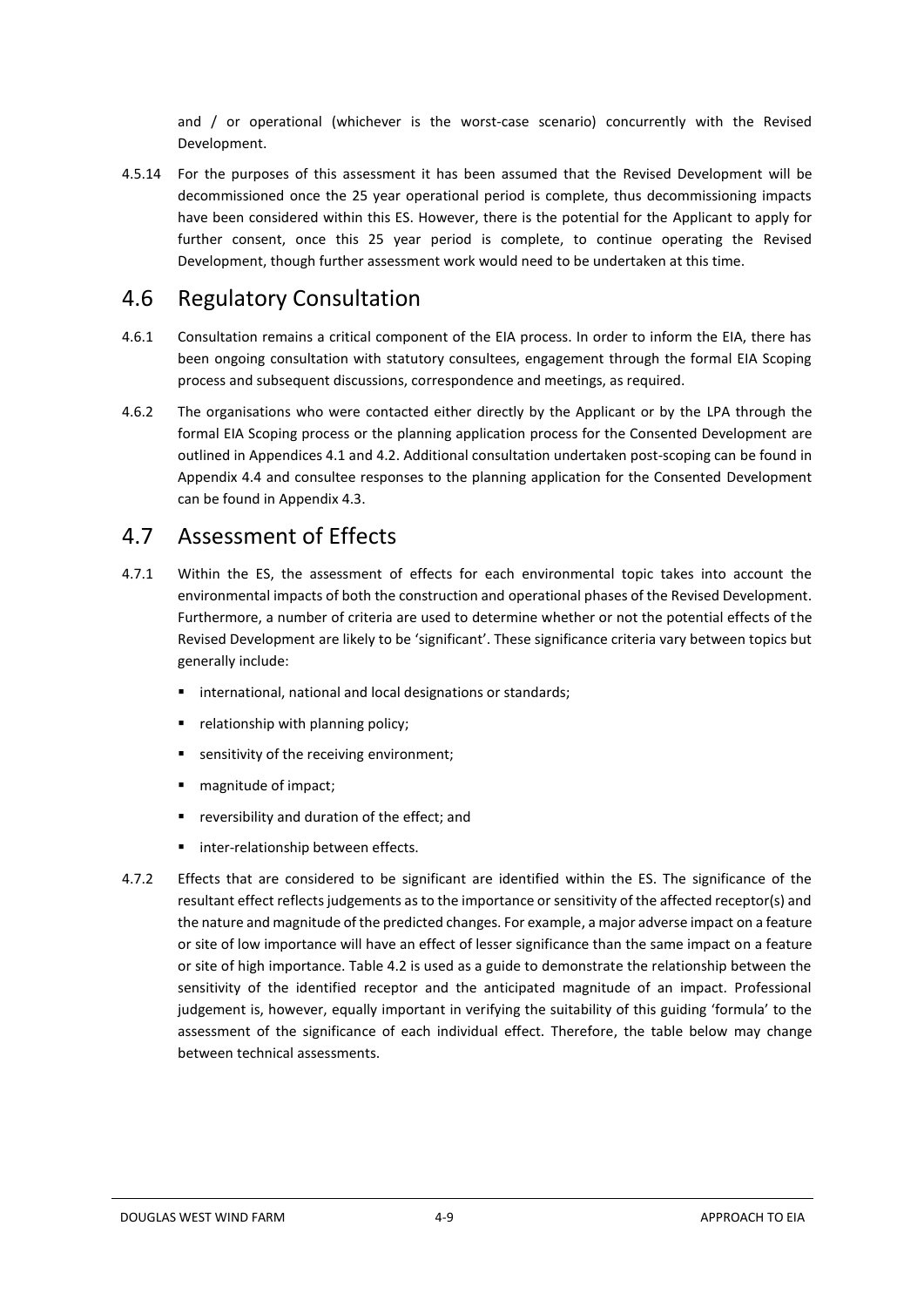|                     |               | Sensitivity of Receptor / Receiving Environment to Change |                      |                        |                   |
|---------------------|---------------|-----------------------------------------------------------|----------------------|------------------------|-------------------|
|                     |               | High                                                      | <b>Medium</b>        | Low                    | <b>Negligible</b> |
|                     | High          | Major                                                     | Moderate to<br>Major | Minor to<br>Moderate   | Negligible        |
|                     | <b>Medium</b> | Moderate to<br>Major                                      | Moderate             | Minor                  | Negligible        |
| Magnitude of Change | Low           | Minor to<br>Moderate                                      | Minor                | Negligible to<br>Minor | Negligible        |
|                     | Negligible    | Negligible                                                | Negligible           | Negligible             | Negligible        |

**Table 4.2 - Guide to the Inter-Relationship between Magnitude of Impact and Sensitivity of Receptor**

- 4.7.3 The following terms are used in the ES, unless otherwise stated, to determine the level of effects predicted to occur:
	- Major beneficial or adverse effect where the Revised Development would result in a substantial improvement (or deterioration) to the existing environment.
	- **•** Moderate beneficial or adverse effect where the Revised Development would result in a noticeable improvement (or deterioration) to the existing environment.
	- Minor beneficial or adverse effect where the Revised Development would result in a small improvement (or deterioration) to the existing environment.
	- Negligible where the Revised Development would result in no discernible improvement (or deterioration) to the existing environment.
- 4.7.4 Using professional judgement and with reference to the Guidelines for Environmental Impact Assessment (IEMA, 2004), this ES considers effects of moderate and greater significance to be significant, whilst those of minor significance and less to be not significant.
- 4.7.5 Summary tables that outline the predicted effects associated with an environmental issue, the appropriate mitigation measures required to address these effects and subsequent overall residual effects are provided at the end of each technical chapter of the ES. Distinction has also been made between direct and indirect, short and long term, permanent and temporary, and beneficial and adverse effects.
- 4.7.6 In general decommissioning effects are anticipated to be similar to those of construction, but for a shorter time period. Therefore, the majority of the chapters assess the construction and decommissioning effects as similar, with the construction effects being a worst case scenario.

#### *Cumulative Effects*

4.7.7 The EIA Regulations stipulate that cumulative effects should also be considered. Cumulative effects are those which result from incremental changes caused by past, present or reasonably foreseeable future actions resulting from the introduction of the Revised Development. These cumulative effects cover the combined effect of individual impacts from the Revised Development and combined impacts of several developments, as noted within the guidance provided by SNH in the document "*Assessing the Cumulative Impact of Onshore Wind Energy Developments*" (2012). Developments considered in addition to the Revised Development are existing and other proposals, covering all developments, including other wind farms (SNH, 2012). Wind farms which are currently within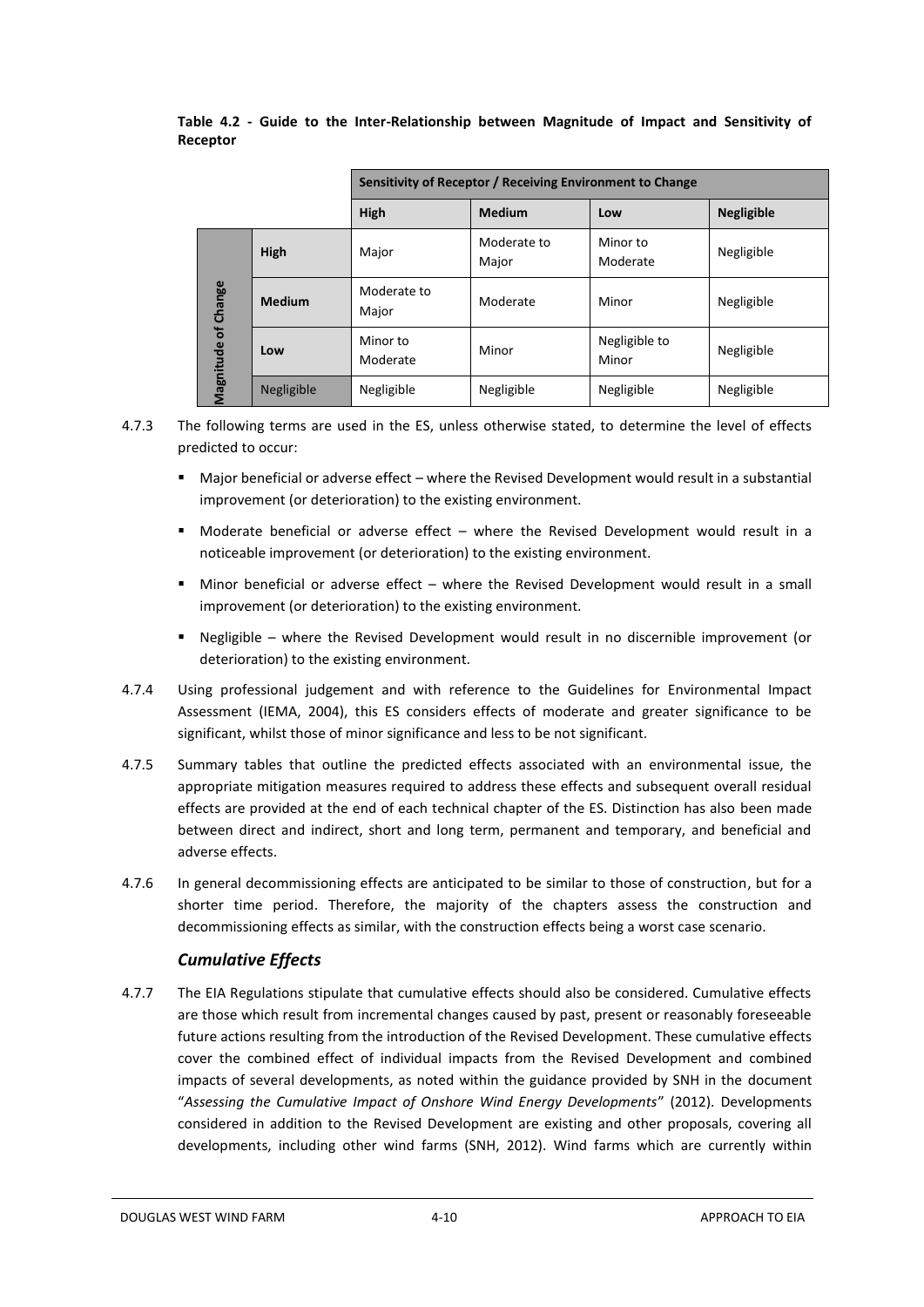scoping have been listed where appropriate but have not been included within the cumulative assessments due to the uncertainty over their status and a lack of detailed information.

- 4.7.8 The SNH 2012 guidance has been used throughout the assessment of cumulative effects for the Revised Development. Where appropriate, any additional guidance or legislative provisions consulted during the assessment of cumulative effects are detailed.
- 4.7.9 The spatial and temporal scopes for assessment of cumulative effects are described in Section 4.5 above.
- 4.7.10 Within each technical chapter, any potential cumulative effects are assessed, and reported where significant. A summary of cumulative effects is presented within Chapter 16.

### <span id="page-12-0"></span>4.8 Mitigation Measures

- 4.8.1 The EIA Regulations require the EIA to present a description of the measures proposed to avoid, reduce and, if possible, offset significant adverse effects. Wherever reasonably practicable, mitigation measures are proposed for each significant environmental effect predicted, and can take various forms including:
	- changes to the Revised Development design;
	- physical measures applied on site; and
	- measures to control particular aspects of the construction or operation of the Revised Development.
- 4.8.2 Where none of the above are deemed practicable, the detailed design of the Revised Development will be required to include measures to mitigate any significant adverse effects.
- 4.8.3 Mitigation measures are presented as commitments in order to ensure a level of certainty as to the environmental effects of the Revised Development. As a result, it can, therefore, be assumed that the Applicant is committed to implementing, or to require implementation of all mitigation measures identified in this ES. There are various ways in which a level of certainty can be ensured, such as through the use of conditions attached to any planning permission or through a Section 75 Legal Agreement. Whilst the planning authority can seek to ensure the implementation of specific mitigation measures where they are deemed to address a significant environmental effect that would otherwise make the proposal unacceptable on planning grounds, there are a range of other mitigation measures proposed in the ES which do not fall into this category but which, nonetheless, seek to ensure the most environmentally acceptable scheme. Therefore, notwithstanding any statutory mechanisms to ensure implementation, the Applicant and the Contractors will be committed to implementing all mitigation measures identified in this ES relating to the construction and operation of the Revised Development.
- 4.8.4 A schedule of all of the mitigation measures proposed in this ES is presented in Chapter 17.

### <span id="page-12-1"></span>4.9 Enhancement

4.9.1 Similar to the reporting of mitigation measures, where opportunities for environmental enhancement have been identified and agreed by the Applicant, these have been included in the summary of committed measures reported at the end of each technical chapter, and in Chapter 17.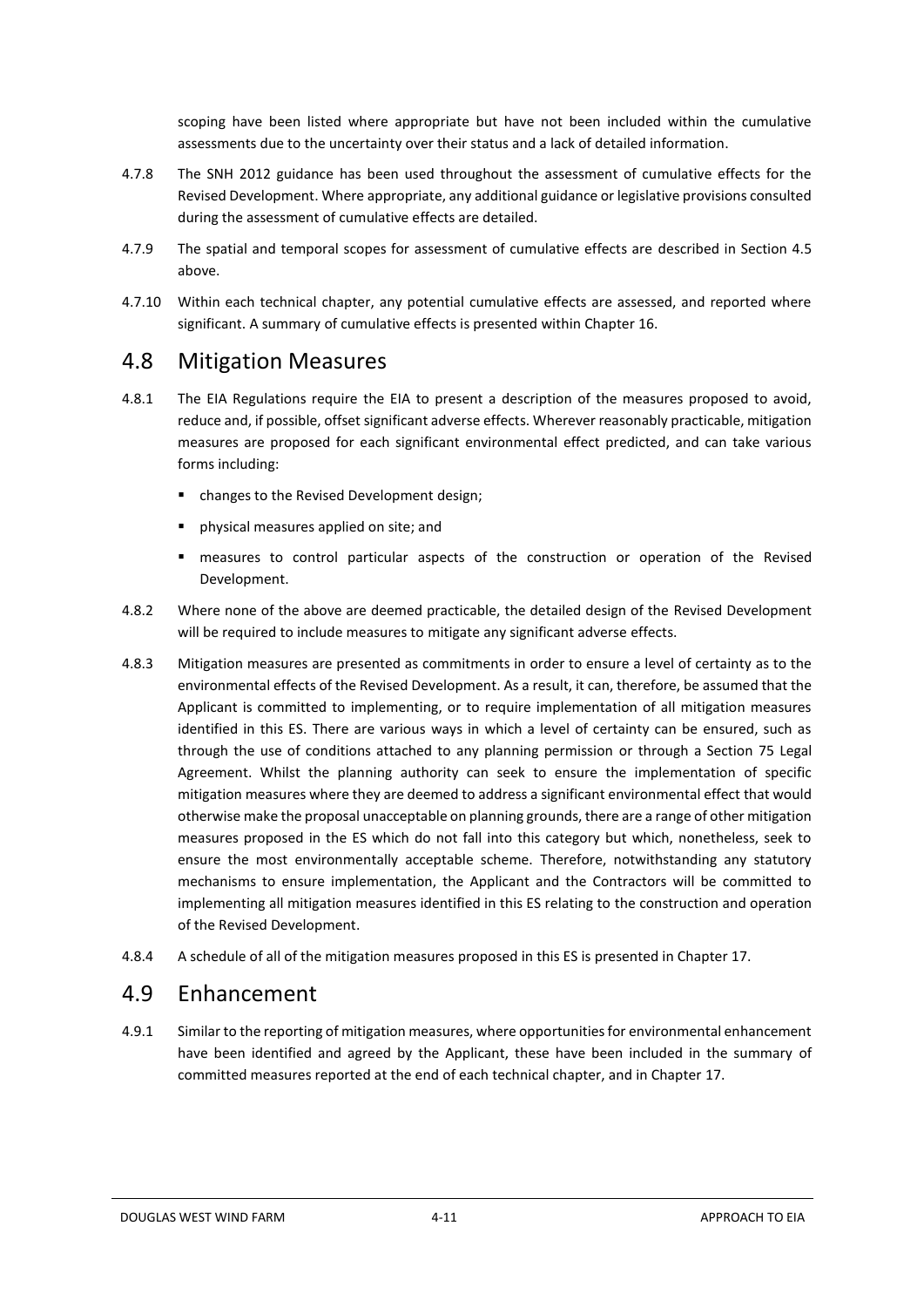### <span id="page-13-0"></span>4.10 Consideration of Alternatives

- 4.10.1 EIA legislation requires the consideration of alternatives and an indication of the reasons for selecting the site advanced, except, as noted in Planning Advice Note (PAN) 58, where limited by constraints of commercial confidentiality.
- 4.10.2 As detailed in Chapter 2, the Revised Development site was part of an extensive search for potential wind farm sites originally undertaken by CWP. It involved a desk-based assessment utilising secondary data and a Geographical Information System (GIS) to identify constraints at a particular site. Sites that were not deemed suitable at a given time (i.e. 'the alternatives') were disregarded.
- 4.10.3 The principle of a wind farm on this site was established through the Consented Development, (the 2015 Application) and as such the site is considered an appropriate and viable location for a wind energy project.
- 4.10.4 Following the submission of the 2015 Application the UK Government announced it would end all financial support for onshore wind generation in the UK. As a result, projects which could not become commercially operational by 31 March 2017 would be reliant solely on electricity generated and sold to the wholesale power market. Consequently, the Applicant is now seeking to optimise the Consented Development to maximise energy production, within acceptable limits, to ensure that the Revised Development is viable subsidy-free. Details of the proposed changes are outline in Chapter 2.

### <span id="page-13-1"></span>4.11 Assumptions, Limitations and Uncertainty

- 4.11.1 The EIA process is designed to enable informed decision-making based on the best available information about the environmental implications of a proposed development. However, there will always be some uncertainty inherent in the scale and nature of the predicted environmental effects as a result of the level of detailed information available at the time of assessment, the potential for minor alterations to the proposed development following completion of the ES and / or the limitations of the prediction processes.
- 4.11.2 A number of assumptions were made during the EIA process and are detailed below:
	- The principal land uses adjacent to the site remain unchanged during the course of the Revised Development's lifetime.
	- Current applications for wind farms are included within the assessment of cumulative effects for each technical aspect.
	- Information provided by third parties (including publicly available information and databases) is correct at the time of submission.
- 4.11.3 Further to this, more specific assumptions may be made with regards to the individual technical aspects and are detailed within each chapter.
- 4.11.4 Certain limitations have also been encountered when conducting the EIA:
	- whilst baseline conditions have been assumed to be accurate at the time of surveying, due to the dynamic nature of the environment, these conditions may change during site preparation, construction and operation; and
	- the assessment of cumulative effects is dependent on the availability of information on other developments.
- 4.11.5 There is also the potential for a degree of uncertainty as certain aspects of the Revised Development may be subject to change until a detailed design has been finalised. This uncertainty can come in the forms of: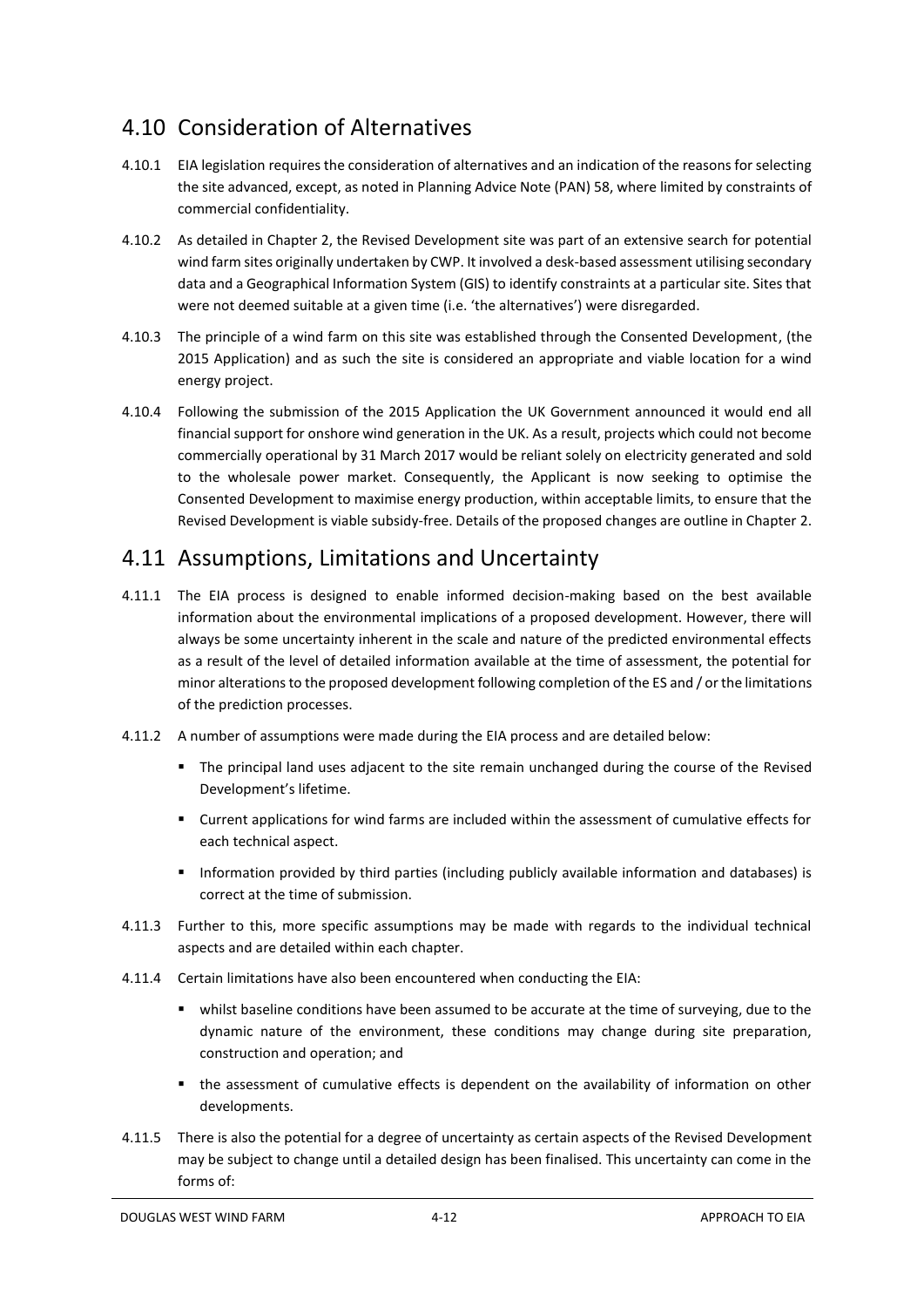- turbine selection;
- foundation and infrastructure design; and
- micro-siting of the turbines which may change due to investigation findings or implementation of mitigation measures.
- 4.11.6 Information on the construction of the Revised Development has been developed by the project team based on professional judgement and outline design works, on the most likely methods of construction, plant, access routes and working areas etc. for the purposes of the EIA. The final choice on construction methods will rest with the Contractors and may differ from those used in this assessment, with any such uncertainty stated in Section 3.4 of the ES.

### <span id="page-14-0"></span>4.12 Public Consultation

#### *Overview*

- 4.12.1 A programme of pre-application community engagement has been undertaken by the Applicant. A standalone Pre-Application Consultation Report has been prepared which gives details of the various meetings, correspondence, public exhibitions and other discussions which have taken place with the communities closest to the Revised Development site. The Report also details the findings of that work and illustrates the ways in which community engagement has helped identify potential issues arising from the emerging development proposal and, where appropriate, shape the final proposal which is now the subject of this planning application.
- 4.12.2 The Applicant is grateful to residents and local representatives for their input into the pre-application community engagement process and for their participation in a number of the meetings, discussions and consultation events.

#### *Public Exhibitions*

- 4.12.3 Two Public Exhibitions were held by the Applicant on 26 June 2017 in the St. Bride's Centre, Douglas, and on 27 June 2017 in the Coalburn Miners Welfare.
- 4.12.4 The public events were advertised in the Lanark Gazette on 14 June 2017. Supplementary publicity for both events comprised the placing of posters in local shops and public places in Douglas and Coalburn.
- 4.12.5 Both events depicted the proposal and key environmental issues on a series of exhibition boards. Project staff were available to assist with interpretation of the information on display and answer questions from visitors to the events from 2 pm until 8 pm both days.
- 4.12.6 Visitors to the public events, aside from asking a member of the project staff a question directly, were also able to fill in a comments sheet on the day of the event or take it away and forward it to the Applicant at a later date.
- 4.12.7 A total of 7 people were recorded as attending the public event in Douglas and 7 in Coalburn. Both events were attended by a relatively diverse cross section of the local population.
- 4.12.8 A number of other discussions have been held with local groups and neighbours closest to the site as set out within the accompanying Pre-Application Consultation Report.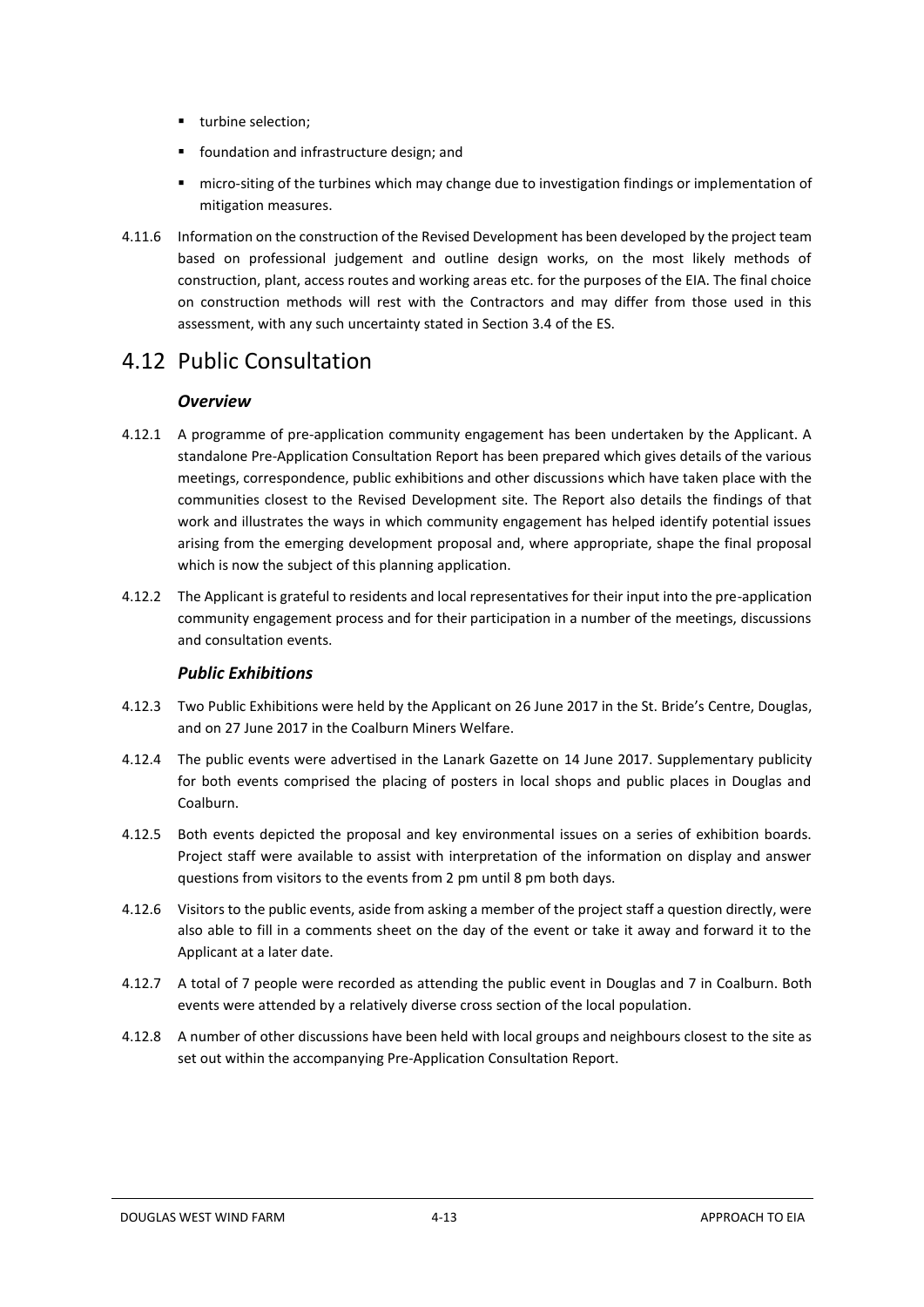

**Plate 4.1 – Photograph of the Public Exhibition boards in St Bride's Centre, Douglas.**

#### *Feedback from the Community*

4.12.9 In summary, feedback from the two closest communities (Douglas and Coalburn) to the Revised Development has been broadly neutral, with both communities recognising the change in financial circumstances for onshore wind projects in the UK since the application for the Consented Development was made. Table 4.3 summarises the main issues raised during the pre-application consultation events, along with the Applicant's response as to how this feedback has been incorporated into the Revised Development.

#### **Table 4.3 – Feedback from the Community**

| <b>Main Issues Raised</b>                                                                                                                                       | <b>Applicant's Response</b>                                                                                                                                                                                                                                                                                                                                                                                                                                                                                                                              |
|-----------------------------------------------------------------------------------------------------------------------------------------------------------------|----------------------------------------------------------------------------------------------------------------------------------------------------------------------------------------------------------------------------------------------------------------------------------------------------------------------------------------------------------------------------------------------------------------------------------------------------------------------------------------------------------------------------------------------------------|
| Community Benefit contributions should be<br>managed locally to maximise the benefit<br>from the Revised Development to the<br>communities closest to the site. | The Applicant remains committed to providing<br>Community Benefit funding of £5,000/MW of<br>installed capacity. The main aim of this funding will<br>be to support the delivery of strategic projects in<br>Douglas, Coalburn and the immediate surrounding<br>area over the next 25 years. The Applicant is<br>currently exploring a range of options for use of the<br>funding with the local community and SLC (refer to<br>Chapter 13 of the ES). The final Community Benefit<br>arrangements are to be agreed with the local<br>community and SLC. |
| Further discussions need to be had on the                                                                                                                       | Agreed. Discussions are ongoing with the local                                                                                                                                                                                                                                                                                                                                                                                                                                                                                                           |
| Community Benefit options and how they                                                                                                                          | community and SLC about the best ways in which                                                                                                                                                                                                                                                                                                                                                                                                                                                                                                           |
| would be structured before any final                                                                                                                            | this funding can be used to maximise benefit to the                                                                                                                                                                                                                                                                                                                                                                                                                                                                                                      |
| decisions are made.                                                                                                                                             | local area.                                                                                                                                                                                                                                                                                                                                                                                                                                                                                                                                              |
| Potential for part of the Community Benefit                                                                                                                     | The Applicant acknowledges a general desire to                                                                                                                                                                                                                                                                                                                                                                                                                                                                                                           |
| contribution from the Revised Development                                                                                                                       | explore this opportunity in more detail, and will                                                                                                                                                                                                                                                                                                                                                                                                                                                                                                        |
| being used to contribute to the energy bills                                                                                                                    | prepare further details on the proposed operation                                                                                                                                                                                                                                                                                                                                                                                                                                                                                                        |
| of each household in Douglas and Coalburn                                                                                                                       | of the scheme for discussion with SLC and the local                                                                                                                                                                                                                                                                                                                                                                                                                                                                                                      |
| was met positively by most. Some issues                                                                                                                         | community.                                                                                                                                                                                                                                                                                                                                                                                                                                                                                                                                               |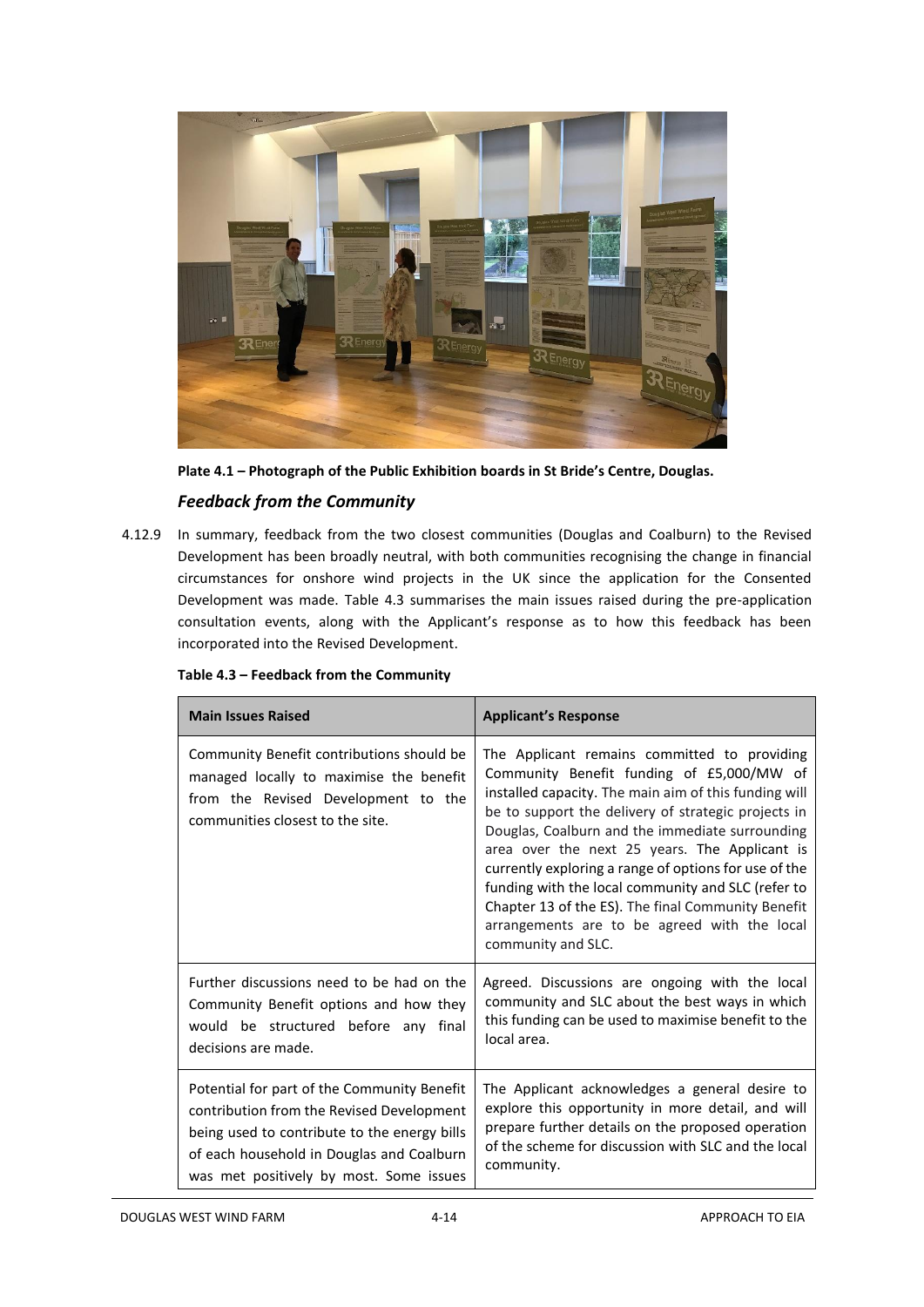| <b>Main Issues Raised</b>                                                                                                                                                                                                                                                                                                        | <b>Applicant's Response</b>                                                                                                                                                                                                                                                                                                                                                                                                                                                                                                              |
|----------------------------------------------------------------------------------------------------------------------------------------------------------------------------------------------------------------------------------------------------------------------------------------------------------------------------------|------------------------------------------------------------------------------------------------------------------------------------------------------------------------------------------------------------------------------------------------------------------------------------------------------------------------------------------------------------------------------------------------------------------------------------------------------------------------------------------------------------------------------------------|
| were raised in respect of how such an<br>arrangement would operate, particularly in<br>terms of the<br>area of<br>benefit<br>and<br>rented<br>circumstances<br>around<br>accommodation and social housing.                                                                                                                       |                                                                                                                                                                                                                                                                                                                                                                                                                                                                                                                                          |
| Both communities were understanding of<br>the reasoning behind the revisions to the<br>scheme in the context of the new financial<br>climate for onshore wind in the UK.                                                                                                                                                         | Noted.                                                                                                                                                                                                                                                                                                                                                                                                                                                                                                                                   |
| Both communities commented positively on<br>the Revised Development continuing to be<br>progressed by a local company (now in<br>partnership with Blue Energy) with a view to<br>maximising benefits for the local area.                                                                                                         | Noted, the Applicant is committed to maximising<br>the local benefits from the Revised Development<br>wherever possible.                                                                                                                                                                                                                                                                                                                                                                                                                 |
| Some concern was raised in respect of<br>cumulative impact in relation to the number<br>of wind turbines proposed in the wider area<br>but it was acknowledged that the principle<br>of having wind turbines on this site has<br>already been accepted.                                                                          | This point is noted, as is the recognition that the<br>acceptability of wind turbines on this site has<br>already been established through the Consented<br>Development. A summary of potential cumulative<br>impacts is provided within Chapter 16 of the ES.                                                                                                                                                                                                                                                                           |
| One local resident raised a number of<br>questions in respect of potential impact on<br>his own property, primarily in respect of any<br>noise or visual impact.                                                                                                                                                                 | Noted. The Applicant is in direct contact with the<br>local resident regarding the issues raised.                                                                                                                                                                                                                                                                                                                                                                                                                                        |
| Strong desire from both communities to<br>secure public access improvements, and<br>safeguard the original Heritage Trail<br>proposal for the benefit of both villages.<br>Some detailed discussions were had about<br>specific improvements/repairs that could be<br>undertaken on land within the control of the<br>Applicant. | The<br>Applicant<br>remains<br>committed<br>the<br>to<br>development of a Heritage Trail and formal<br>footpath network linking Douglas and Coalburn<br>through the site, with interpretation<br>areas<br>informed by community consultation. The Heritage<br>Trail through the site and adjoining land also has<br>the potential to become an interesting addition to<br>the Clyde Walkway Extension which is currently<br>being developed to link the Clyde Walkway at New<br>Lanark with the end of the River Ayr Way at<br>Glenbuck. |
| Confirmation was sought as to whether the<br>Heritage Trail proposal remained part of the<br>Revised Development.                                                                                                                                                                                                                | As noted above, the Applicant remains committed<br>to the development of a Heritage Trail and formal<br>footpath network linking Douglas and Coalburn<br>through the site.                                                                                                                                                                                                                                                                                                                                                               |